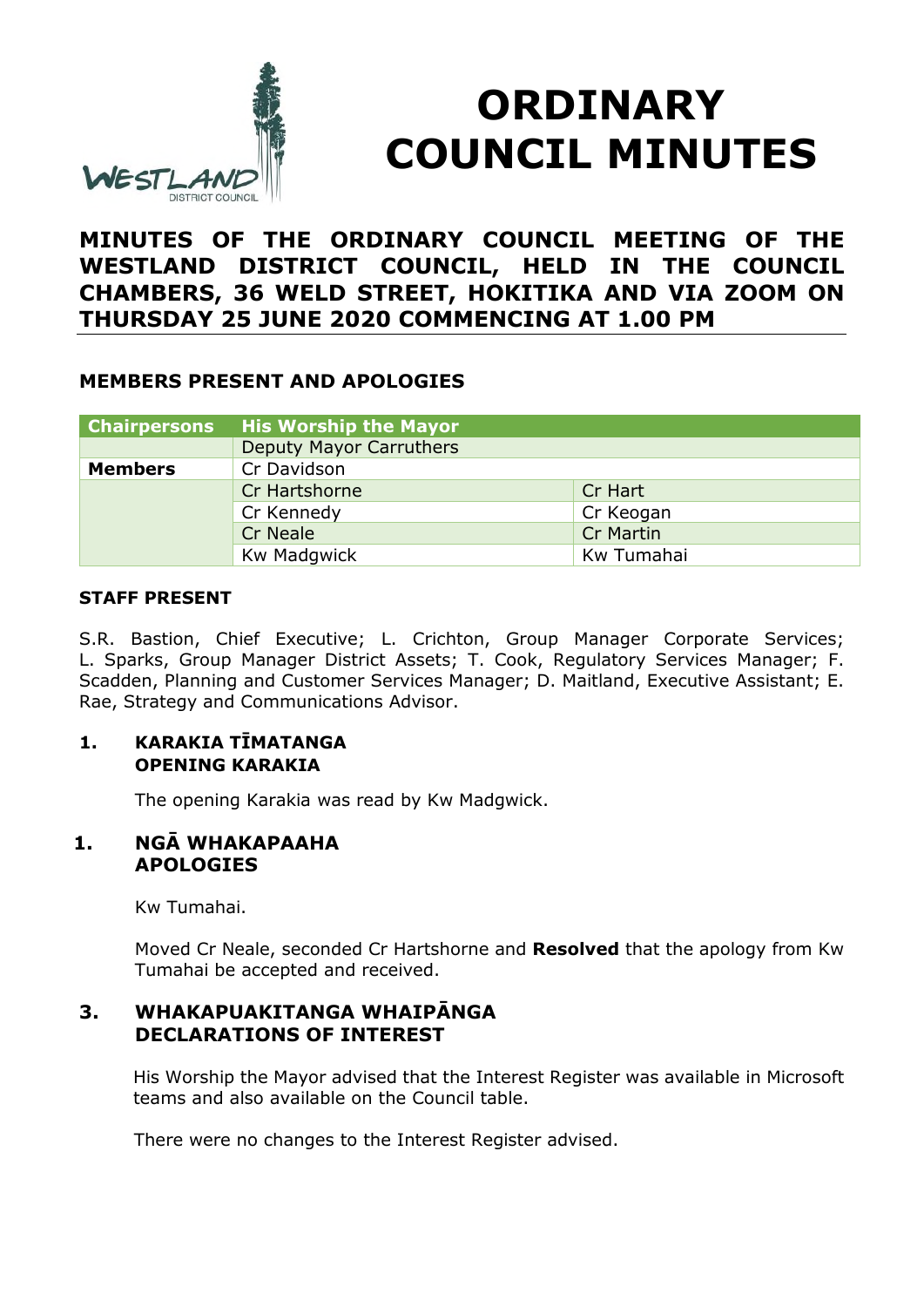# **4. NGĀ TAKE WHAWHATI TATA KĀORE I TE RĀRANGI TAKE URGENT ITEMS NOT ON THE AGENDA**

There were no urgent items of business that were not on the Council Agenda.

#### **5. NGĀ MENETI O TE HUI KAUNIHERA MINUTES OF MEETINGS**

#### **28 May 2020 – Council Meeting**

The Minutes of the 28 May 2020 Council Meeting had been circulated to the Mayor and Councillors separately via Microsoft Teams.

Moved Deputy Mayor Carruthers, seconded Cr Martin and **Resolved** that the Minutes of the Ordinary Council held on the 28 May 2020 be confirmed as a true and correct record of the meeting.

#### **16 June 2020 – Extraordinary Council Meeting**

The Minutes of the 16 June 2020 Extraordinary Council Meeting had been circulated to the Mayor and Councillors separately via Microsoft Teams.

Moved Cr Keogan, seconded Cr Davidson and **Resolved** that the Minutes of the Extraordinary Meeting of Council held on the 16 June 2020 be confirmed as a true and correct record of the meeting subject to the following amendments:

#### Apologies:

Page 1 – Cr Hartshorne attended the meeting from 9.15 am.

- DWC Westland Sportshub Funding. Page 6 – Cr Davidson declared an interest...and remained in the meeting as part of the User Group of the DWC Westland Sportshub.
- Lazar Park, Hokitika. Page 8 - Cr Martin noted a Conflict of Interest... and left the meeting. Cr Keogan noted a conflict being part of the Three Mile Reserve Committee.

# **6. ACTION LIST**

The Chief Executive spoke to the Action List and provided the following update:

- Kaniere School Students, Cycle Trail awaiting pricing to be received.
- Speed Limits A full list of speed limit changes on the local roads has been identified which will go out for full public consultation in August 2020.
- Transfer of Pensioner Housing to Destination Westland another consultant proposal has been received.
- Cass Square layout concept this item is currently on hold and will be worked through as part of the Community Development Committee. This is also tied in closely with the Racecourse Development Masterplan Developments.
- Carnegie Building Project this item is awaiting the outcome of the Culture and Heritage Fund application.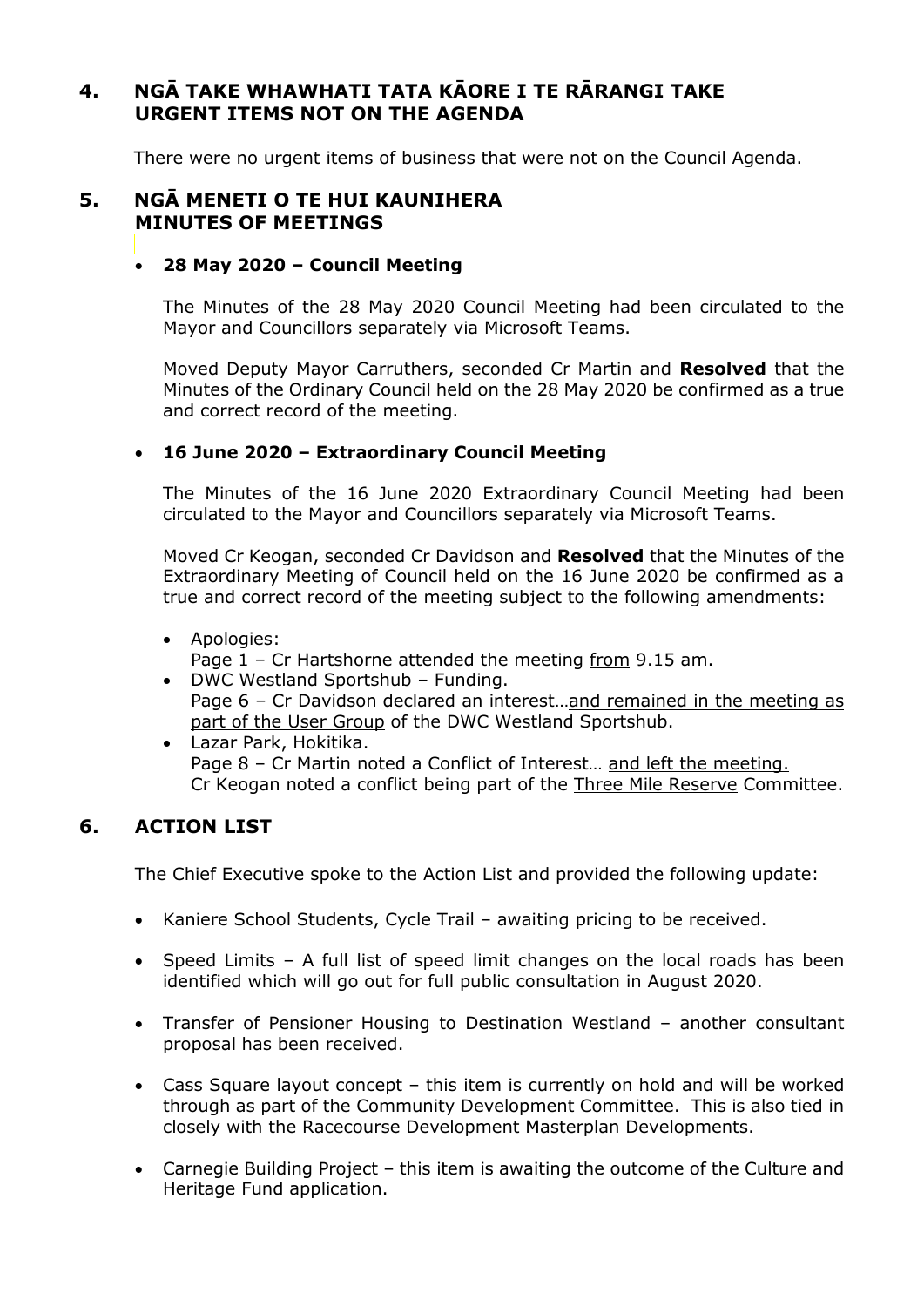- Fox Landfill the report from Golders has been completed. Staff have been working with Ministry for the Environment and Golders on the way forward. All are agreed that Fox Landfill is not recyclable and needs to be relocated. An application for PGF funding has been submitted for the relocation work.
- Iwi Representation around the Council table responses have been received from Department of Internal Affairs and His Worship the Mayor will confirm what the next steps are.

Moved Cr Davidson, seconded Cr Hartshorne and **Resolved** that the updated Action List be received, with the removal of the item relating to Cass Square layout concept.

#### **7. NGĀ TĀPAETANGA PRESENTATIONS**

#### **New Zealand Transport Agency (NZTA) – Keeping the West Coast Transport System Open**

Peter Connors, (via Zoom) System Manager, Canterbury and West Coast, Colin Hay, Area Manager and Moira Whinham, Network Contract Manager from NZTA provided a verbal update to Council on the projects in and around Westland and the current strategy for resilience of the State Highway in the region.

Key topics presented on:

- Highest Risk Sites (Diana Falls, Gates of Haast, Epitaph Slip Knights Point, Bruce Bay, Omeroa (Fox Hills), Waiho River, Whataroa River (The Deviation), Mt Hercules, Kellys Creek SH73, Otira Gorge).
- The NZTA Resilience World Pressures and Challenges
- Corridor Management Plans
- Other Westland District Future Projects
- Areas for cameras and warning systems monitoring on the network

Other items raised by Council were:

- Changing of speed limits on the Hokitika Bridge and Glow Worm Dell areas.
- NZTA Signage replacement.
- Clip-on at Stony Creek, Franz Josef.
- Steel gate on the gravel storage area at Dochertys Creek, Franz Josef.

Moved Cr Neale, seconded Cr Hartshorne and **Resolved** that the presentation from NZTA be received.

#### **DIA Oversight Group, Department of Internal Affairs**

Council received a verbal update via Zoom from Richard Hardie, Manager Operation and Policy, and David Spence, Senior Analyst, Department of Internal Affairs.

In November 2019, the Minister of Local Government, Hon Nanaia Mahuta determined that a Crown Observer for Westland District Council was not required to be appointed and instead an Oversight Committee was formed. At the meeting Council was informed that the role of the Oversight Committee was to understand why long term issues occurred and ensure that improved practices are embedded into the ongoing work of the Council. An interim report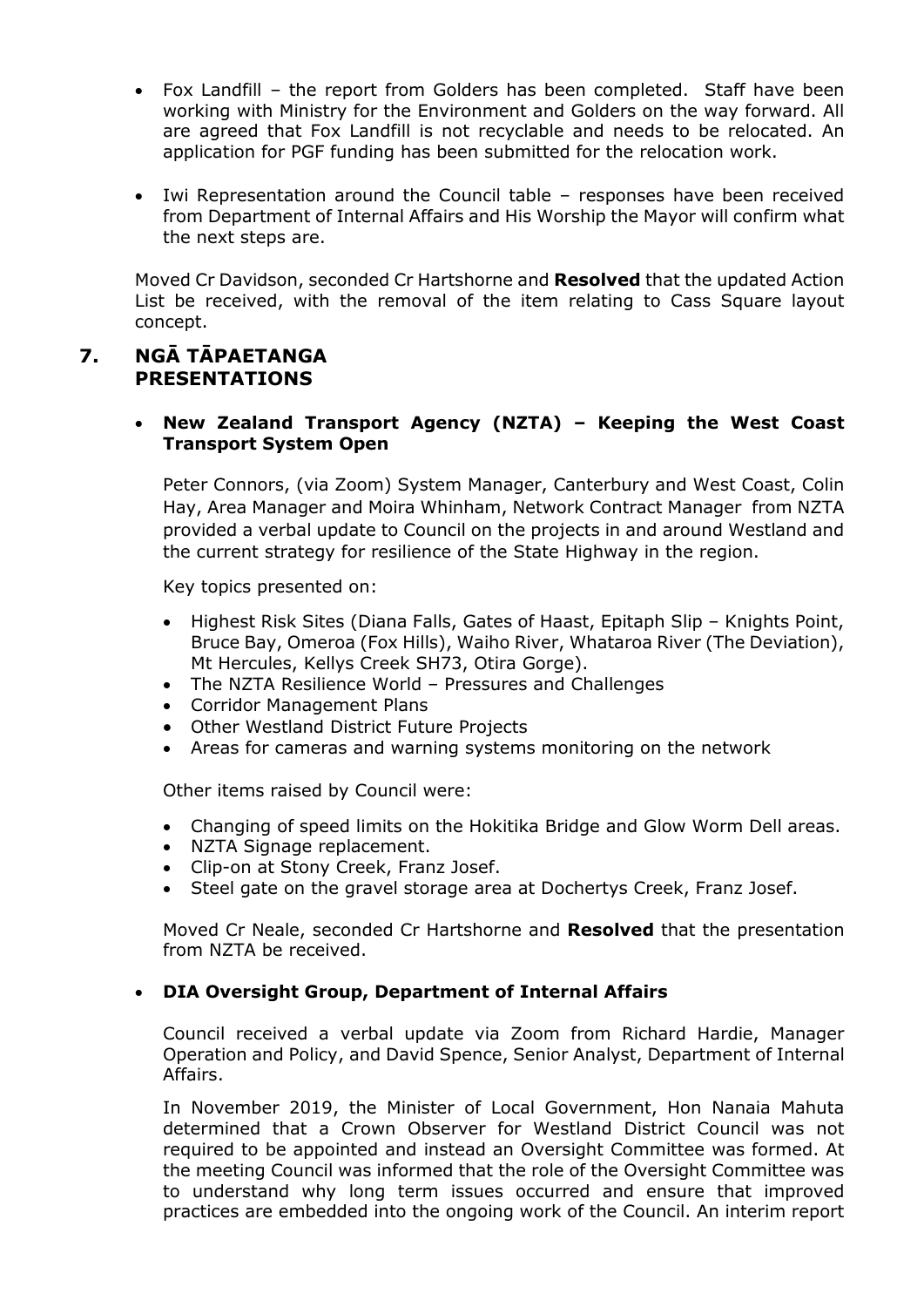to the Minister has been completed, and the Oversight Committee is encouraged by progress and work into developing robust processes, particularly the induction process for Councillors following the election.

The Oversight Committee was for 6 months until the 30 June 2020 and comprises officials from the Department of Internal Affairs, Ministry for the Environment, Observers from the Auditor-General's Office and Office of the Ombudsman, with input from New Zealand Transport Agency, Ministry of Business, Innovation and Employment, and the West Coast Regional Council. The oversight is in place until the 30 June 2020, provided that the Minister of Local Government is satisfied with the work that Council has completed, and is assured that the progress, including best practice supported by good documents and information to decision-making will continue going forward.

Mr Hardie and Mr Spence acknowledged the work of Councillors and Senior Management.

Moved Cr Kennedy, seconded Cr Keogan and **Resolved** that the verbal report from Richard Hardie and David Spence, Department of Internal Affairs be received.

#### **8. PŪRONGO KAIMAHI STAFF REPORTS**

#### **Financial Report May 2020**

The Group Manager: Corporate Services spoke to the report from the Accountant. The purpose of the report is to provide an indication of Council's financial performance for 11 months to 31 May 2020.

The following items were discussed:

- Debtors 60-90 days, the Group Manager: Corporate Services advised that this relates to mainly one organisation and is timing on their part relating to investments.
- Rate Debtors, the Group Manager: Corporate Services advised that deferrals and payments plans for rates are in place.
- Capital Projects being completed on time.
- Installation of water meters.

Moved Cr Neale, seconded Cr Hart and **Resolved** that the Council receive the Financial Performance Report to 31 May 2020.

#### **Rates write-offs and Remissions 2019-2020**

The Group Manager: Corporate Services spoke to the report from the Finance Manager. The purpose of the report is to request Council approval to write-off rates debts deemed uncollectable, and to apply remissions for the financial year ended 30 June 2020.

Moved Cr Hart, seconded Cr Martin and **Resolved** that Council approves the total proposed rates write-offs and remissions of \$287,218 excluding GST for the financial year ending 30 June 2020.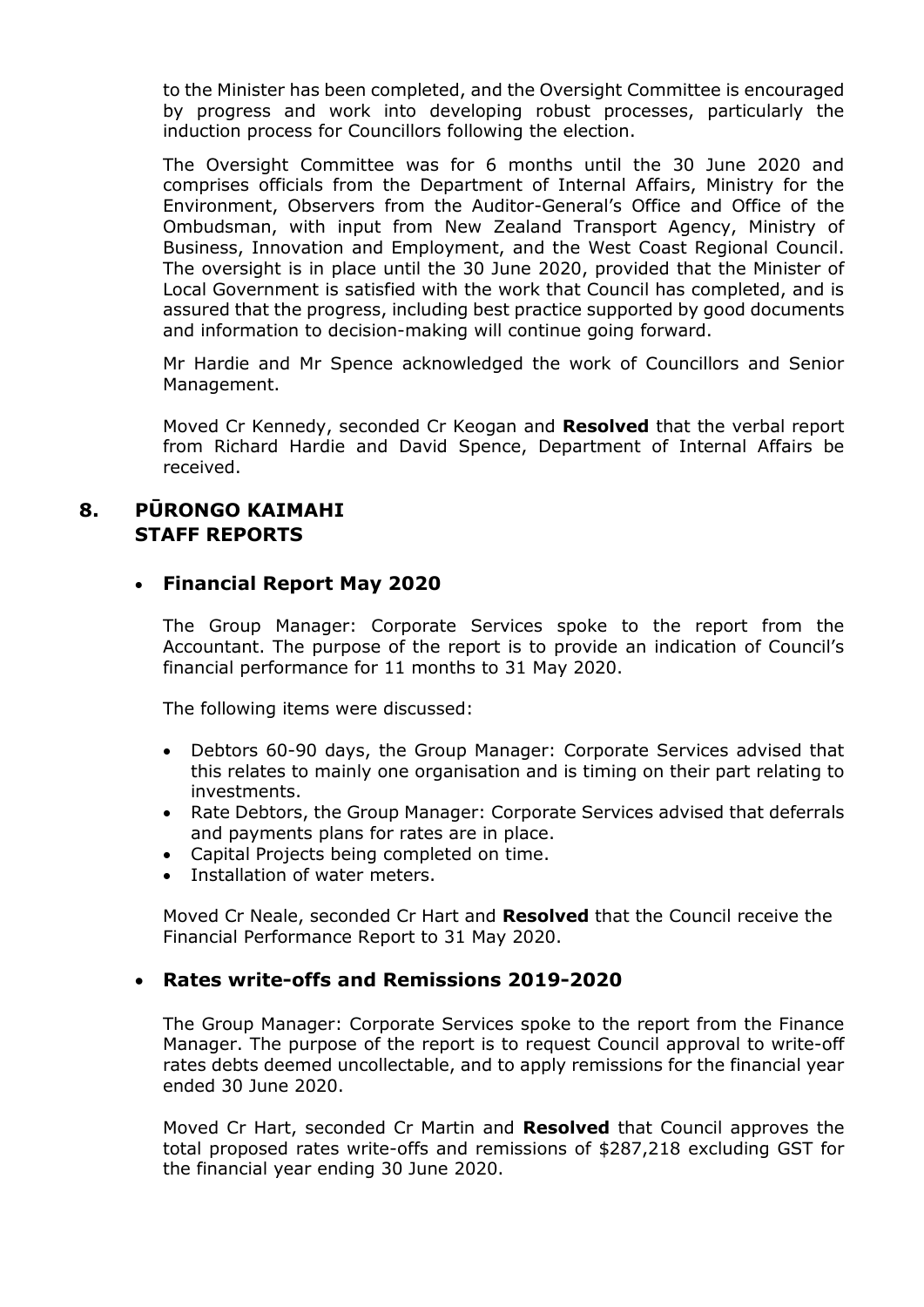## **Muslim Burial area within the Hokitika Cemetery**

The Group Manager: District Assets spoke to this report and advised the purpose of the report is to provide an update on staff progress to investigate options to offer plots in the Hokitika Cemetery to meet the need of other religious faiths.

Moved Cr Neale, seconded Cr Hartshorne and **Resolved** that Council approve the formation of a Muslim burial area within the proposed sections of the Hokitika Cemetery highlighted as a triangle on the plan as tabled.

#### **Review Submission from Anthea Keenan in regards to Trespass Notice**

The Chief Executive spoke to this item and advised the purpose of the report is for Council to consider the submission made by Anthea Keenan in regards to the Trespass Notice issued on the 4 April 2019. Mrs Keenan had made a complaint in regards to the Trespass Notice to the Office of the Ombudsman.

Moved Cr Hart, seconded Cr Neale and **Resolved** that:

- A) This item be delegated to the Chief Executive to meet with the Executive Team to determine a final outcome of which Council will support, and convey it to Mrs Keenan and Councillors before the 30 June 2020.
- B) Council receive the submission from Mrs Keenan.

*Deputy Mayor Carruthers left the meeting at 3.22 pm and did not return.* 

*Cr Martin declared a conflict as a Director of Destination Westland and left the meeting at 3.24 pm and returned at 3.48 pm for part of the Public Excluded Section of the meeting.* 

#### **Westland Holdings Limited – Statement of Intent 1 July 2020**

The following were in attendance for this part of the meeting representing Westland Holdings Limited:

- Joanne Conroy, Chair
- Chris Gourley, Director
- Chris Rea, Director

The Chair of WHL spoke to this item and advised that the purpose of the report is to present the WHL Statement of Intent for the 3 years commencing 1 July 2020.

Moved Cr Neale, seconded Cr Davidson and **Resolved** that Council approve the Westland Holdings Ltd Statement of Intent for the 3 years commencing 1 July 2020 and approve for public release as tabled.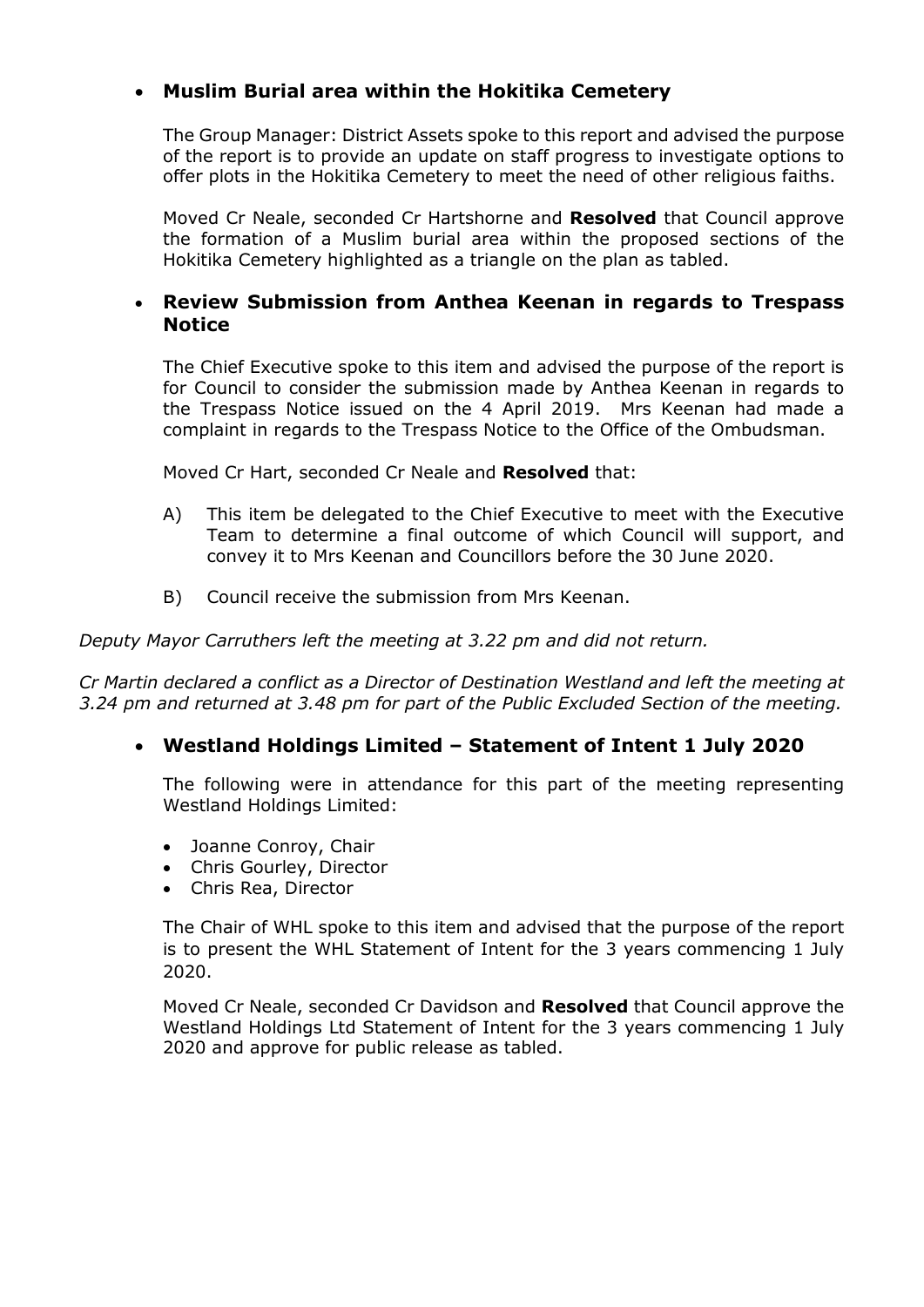# **9. KA MATATAPU TE WHAKATAUNGA I TE TŪMATANUI RESOLUTION TO GO INTO PUBLIC EXCLUDED**

(to consider and adopt confidential items)

Moved Cr Hartshorne, seconded Cr Hart and **Resolved** that Council confirm that the public were excluded from the meeting in accordance with Section 48, Local Government Official Information and Meetings Act 1987 at 3.28 pm.

*The meeting adjourned for afternoon tea at 3.28 pm and reconvened at 3.48 pm.* 

The general subject of the matters to be considered while the public are excluded, the reason for passing this resolution in relation to each matter and the specific grounds under Section 48(1) of the Local Government Official Information and Meetings Act 1987 for the passing of the resolution are as follows:

| <b>Item</b><br>No. | <b>General subject</b><br>of each matter<br>to be considered | <b>Reason</b><br>for <b>s</b><br>passing<br><b>this</b><br>resolution<br>in.<br>relation to each<br>matter | Ground(s)<br>under<br><b>Section</b><br>48(1) for the passing of this<br>resolution                                                                                                                                               |
|--------------------|--------------------------------------------------------------|------------------------------------------------------------------------------------------------------------|-----------------------------------------------------------------------------------------------------------------------------------------------------------------------------------------------------------------------------------|
| 1.                 | Confidential<br>Minutes - 28 May<br>2020                     | Good reasons to<br>withhold<br>exist<br>under Section 7                                                    | That the public conduct of the<br>relevant part of the proceedings<br>of the meeting would be likely to<br>in the disclosure<br>result<br>of<br>information for which good reason<br>or withholding exists.<br>Section $48(1)(a)$ |
| 2.                 | Westland<br><b>Holdings Limited</b><br>Report                | Good reasons to<br>withhold<br>exist<br>under Section 7                                                    | That the public conduct of the<br>relevant part of the proceedings<br>of the meeting would be likely to<br>in the disclosure<br>result<br>of<br>information for which good reason<br>or withholding exists.<br>Section $48(1)(a)$ |

This resolution is made in reliance on sections  $48(1)(a)$  and  $(d)$  of the Local Government Official Information and Meetings Act 1987 and the particular interests or interests protected by section 7 of that Act, which would be prejudiced by the holding of the relevant part of the proceedings of the meeting in public are as follows: